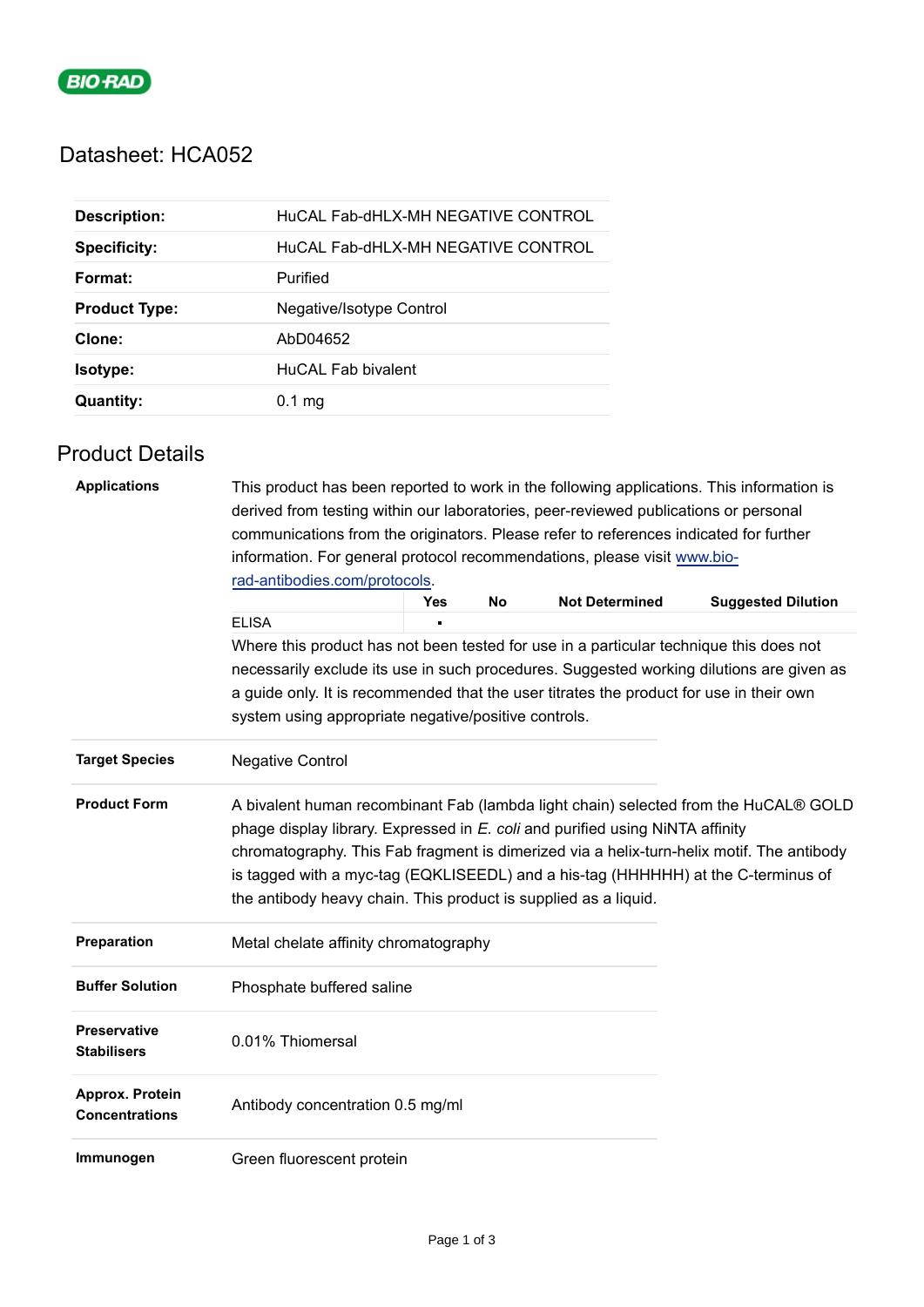| <b>RRID</b>                                    | AB_915470                                                                                                                                                                                                                                                                                                                                                                                                                                                                 |
|------------------------------------------------|---------------------------------------------------------------------------------------------------------------------------------------------------------------------------------------------------------------------------------------------------------------------------------------------------------------------------------------------------------------------------------------------------------------------------------------------------------------------------|
| <b>Specificity</b>                             | HuCAL Fab-dHLX-MH negative control, clone AbD04652 is a recombinant Fab<br>antibody fragment in the format Fab-dHLX-MH with specificity for green fluorescent<br>protein (GFP). It has no known reactivity with mammalian proteins or other antigens. It<br>has been tested by ELISA for specificity to GFP, but has not been tested in other<br>applications. It is suggested as a negative control reagent when using other HuCAL<br>antibodies of the same Fab format. |
|                                                | It is recommended that this reagent is used at the same concentration as the test reagent.                                                                                                                                                                                                                                                                                                                                                                                |
| <b>Storage</b>                                 | This product is shipped at ambient temperature. It is recommended to aliquot and store at<br>-20°C on receipt. When thawed, aliquot the sample as needed. Keep aliquots at 2-8°C for<br>short term use (up to 4 weeks) and store the remaining aliquots at -20°C.<br>Avoid repeated freezing and thawing as this may denature the antibody. Storage in<br>frost-free freezers is not recommended.                                                                         |
| <b>Guarantee</b>                               | 6 months from date of despatch                                                                                                                                                                                                                                                                                                                                                                                                                                            |
| Acknowledgements                               | This product and/or its use is covered by claims of U.S. patents, and/or pending U.S. and<br>non-U.S. patent applications owned by or under license to Bio-Rad Laboratories, Inc. See<br>bio-rad.com/en-us/trademarks for details.<br>His-tag is a registered trademark of EMD Biosciences.                                                                                                                                                                               |
| <b>Health And Safety</b><br><b>Information</b> | Material Safety Datasheet documentation #10094 available at:<br>10094: https://www.bio-rad-antibodies.com/uploads/MSDS/10094.pdf                                                                                                                                                                                                                                                                                                                                          |
| <b>Licensed Use</b>                            | For in vitro research purposes only, unless otherwise specified in writing by Bio-Rad.                                                                                                                                                                                                                                                                                                                                                                                    |
| <b>Regulatory</b>                              | For research purposes only                                                                                                                                                                                                                                                                                                                                                                                                                                                |
| <b>Technical Advice</b>                        | Recommended protocols and further information about HuCAL recombinant antibody<br>technology can be found in the HuCAL Antibodies Technical Manual                                                                                                                                                                                                                                                                                                                        |

## Related Products

## **Recommended Secondary Antibodies**

| Goat Anti Human IgG F(ab')2 (0500-0099)                  | <b>HRP</b> |
|----------------------------------------------------------|------------|
| Mouse Anti Human C-MYC (MCA2200)                         | <b>HRP</b> |
| Mouse Anti Synthetic Peptide HISTIDINE TAG (MCA5995) HRP |            |

|         | <b>North &amp; South</b> Tel: +1 800 265 7376 | Worldwide | Tel: +44 (0)1865 852 700             | Europe | Tel: +49 (0) 89 8090 95 21                    |
|---------|-----------------------------------------------|-----------|--------------------------------------|--------|-----------------------------------------------|
| America | Fax: +1 919 878 3751                          |           | Fax: +44 (0)1865 852 739             |        | Fax: +49 (0) 89 8090 95 50                    |
|         | Email: antibody sales $us@bio-rad.com$        |           | Email: antibody sales uk@bio-rad.com |        | Email: antibody sales $de@bio\text{-}rad.com$ |

To find a batch/lot specific datasheet for this product, please use our online search tool at: [bio-rad-antibodies.com/datasheets](https://bio-rad-antibodies.com/datasheets) 'M391579:211015'